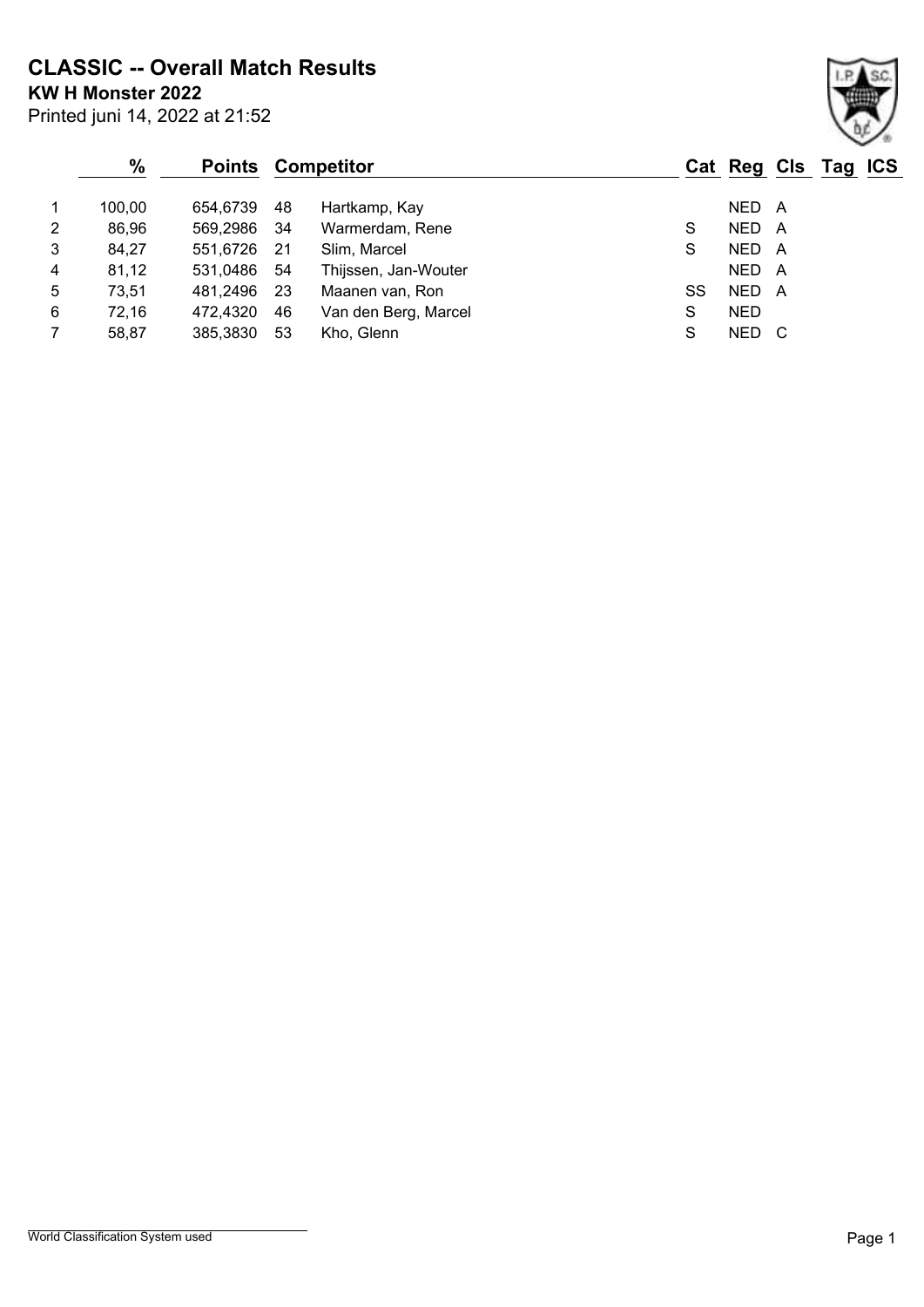**KW H Monster 2022 OPEN -- Overall Match Results**

Printed juni 14, 2022 at 21:52

|    | $\%$   | Points   |                | <b>Competitor</b>     |    | Cat Reg Cls Tag |                         | <b>ICS</b> |
|----|--------|----------|----------------|-----------------------|----|-----------------|-------------------------|------------|
| 1  | 100,00 | 651,8803 | 79             | Duikersloot, Jamie    |    | <b>NED</b>      | B                       |            |
| 2  | 97,40  | 634,9290 | 30             | Wagenaars, Dennis     |    | <b>NED</b>      | $\overline{\mathsf{A}}$ |            |
| 3  | 93,14  | 607,1799 | 59             | Noord, van, Daniel    |    | <b>NED</b>      |                         |            |
| 4  | 90,94  | 592,8082 | 8              | Faro, Rien            | SS | <b>NED</b>      | A                       |            |
| 5  | 82,96  | 540,8249 | 80             | Immink, Jasper        |    | <b>NED</b>      |                         |            |
| 6  | 82,31  | 536,5927 | 26             | Houthuijzen, Bart     |    | <b>NED</b>      | B                       |            |
| 7  | 81,64  | 532,1749 | 104            | Woudstra, Marc        |    | <b>NED</b>      |                         |            |
| 8  | 80,57  | 525,2179 | 37             | Prins, Sasja          |    | <b>NED</b>      |                         |            |
| 9  | 80,56  | 525,1546 | 15             | Smits, Arno           | S  | <b>NED</b>      | A                       |            |
| 10 | 79,42  | 517,7234 | 99             | Ho, Chi Hong          | S  | <b>NED</b>      |                         |            |
| 11 | 72,22  | 470,7866 | 122            | Slot van der, Leo     | S  | <b>NED</b>      | B                       |            |
| 12 | 67,27  | 438,5488 | 20             | Beurden, van, Jos     | SS | <b>NED</b>      | B                       |            |
| 13 | 65,69  | 428,2310 | $\overline{2}$ | Gansner, Hans         | SS | <b>NED</b>      | B                       |            |
| 14 | 63,66  | 415,0156 | 16             | Lambregts, Johan      | S  | <b>NED</b>      |                         |            |
| 15 | 63,13  | 411,5266 | 29             | Van der Wielen, Klaas | SS | <b>NED</b>      | B                       |            |
| 16 | 62,20  | 405,4441 | 6              | Wit, Jan              | S  | <b>NED</b>      | В                       |            |
| 17 | 61,37  | 400,0607 | 14             | Esch, Van, Mari       | S  | <b>NED</b>      | B                       |            |
| 18 | 55,13  | 359,3632 | 69             | Fakkeldij, Maurice    | S  | <b>NED</b>      |                         |            |
| 19 | 42,73  | 278,5334 | 60             | Michels, Dirk         | SS | <b>NED</b>      |                         |            |
| 20 | 35,37  | 230,5634 | 17             | Mange, Fred           | SS | <b>NED</b>      | C                       |            |

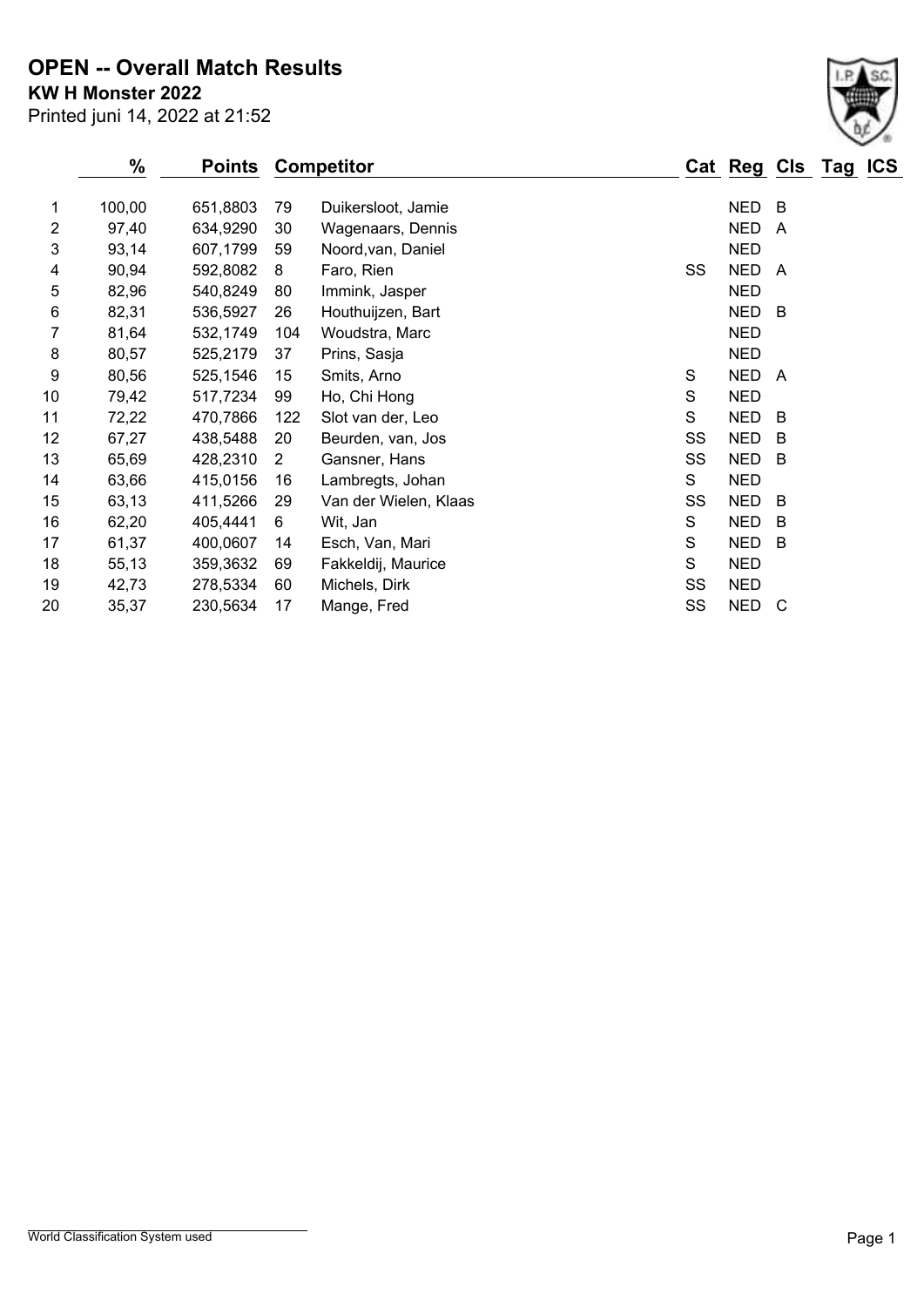**PRODUCTION -- Overall Match Results**

**KW H Monster 2022**

|                | %      | <b>Points</b> |             | <b>Competitor</b>    |    | Cat Reg Cls Tag |                | <b>ICS</b> |
|----------------|--------|---------------|-------------|----------------------|----|-----------------|----------------|------------|
| 1              | 100,00 | 634,5467      | 36          | Meulmeester, Ewout   |    | <b>NED</b>      | A              |            |
| $\overline{2}$ | 85,13  | 540,1919      | 52          | Vervelde, Jochem     |    | <b>NED</b>      | $\overline{A}$ |            |
| 3              | 84,00  | 533,0157      | 18          | Nijman, Bart         |    | <b>NED</b>      | A              |            |
| 4              | 81,10  | 514,5896      | 102         | Smit, Andrew         |    | <b>NED</b>      |                |            |
| 5              | 80,67  | 511,8667      | $\mathbf 1$ | Roopram, Kris        | S  | <b>NED</b>      | A              |            |
| 6              | 79,95  | 507,3310      | 111         | Schulenburg, Mathijs |    | <b>NED</b>      |                |            |
| 7              | 79,58  | 504,9475      | 38          | Truideman, Marciano  |    | <b>NED</b>      | A              |            |
| 8              | 78,52  | 498,2199      | 103         | Triemstra, Robin     |    | <b>NED</b>      |                |            |
| 9              | 74,07  | 470,0082      | 71          | Imming, Hans         | S  | <b>NED</b>      | B              |            |
| 10             | 64,79  | 411,1539      | 118         | Salehi, Shahin       |    | <b>NED</b>      |                |            |
| 11             | 63,41  | 402,3368      | 39          | Van Schaik, Johan    | S  | <b>NED</b>      |                |            |
| 12             | 60,53  | 384,1063      | 84          | Vonk, Andre          | S  | <b>NED</b>      |                |            |
| 13             | 59,51  | 377,5950      | 105         | Ten Brink, Roger     | S  | <b>NED</b>      |                |            |
| 14             | 58,30  | 369,9143      | 24          | Toet, Rick (D.H.)    | S  | <b>NED</b>      |                |            |
| 15             | 56,38  | 357,7419      | 47          | Dumay, Patrick       | S  | <b>NED</b>      |                |            |
| 16             | 55,76  | 353,8066      | 106         | Stapel, C.S.         |    | <b>NED</b>      |                |            |
| 17             | 52,46  | 332,8853      | 66          | Oonincx, Ad          | SS | <b>NED</b>      |                |            |
| 18             | 51,74  | 328,3438      | 121         | Collin, Muntinga     |    | <b>NED</b>      |                |            |
| 19             | 43,03  | 273,0669      | 116         | Himpers, Jeffrey     | S  | <b>NED</b>      |                |            |
| 20             | 41,38  | 262,5694      | 120         | Dubbeld, Bas         |    | <b>NED</b>      |                |            |
| 21             | 35,64  | 226,1226      | 113         | Tokmakov, Eduard     | S  | <b>BEL</b>      |                |            |
|                |        |               |             |                      |    |                 |                |            |

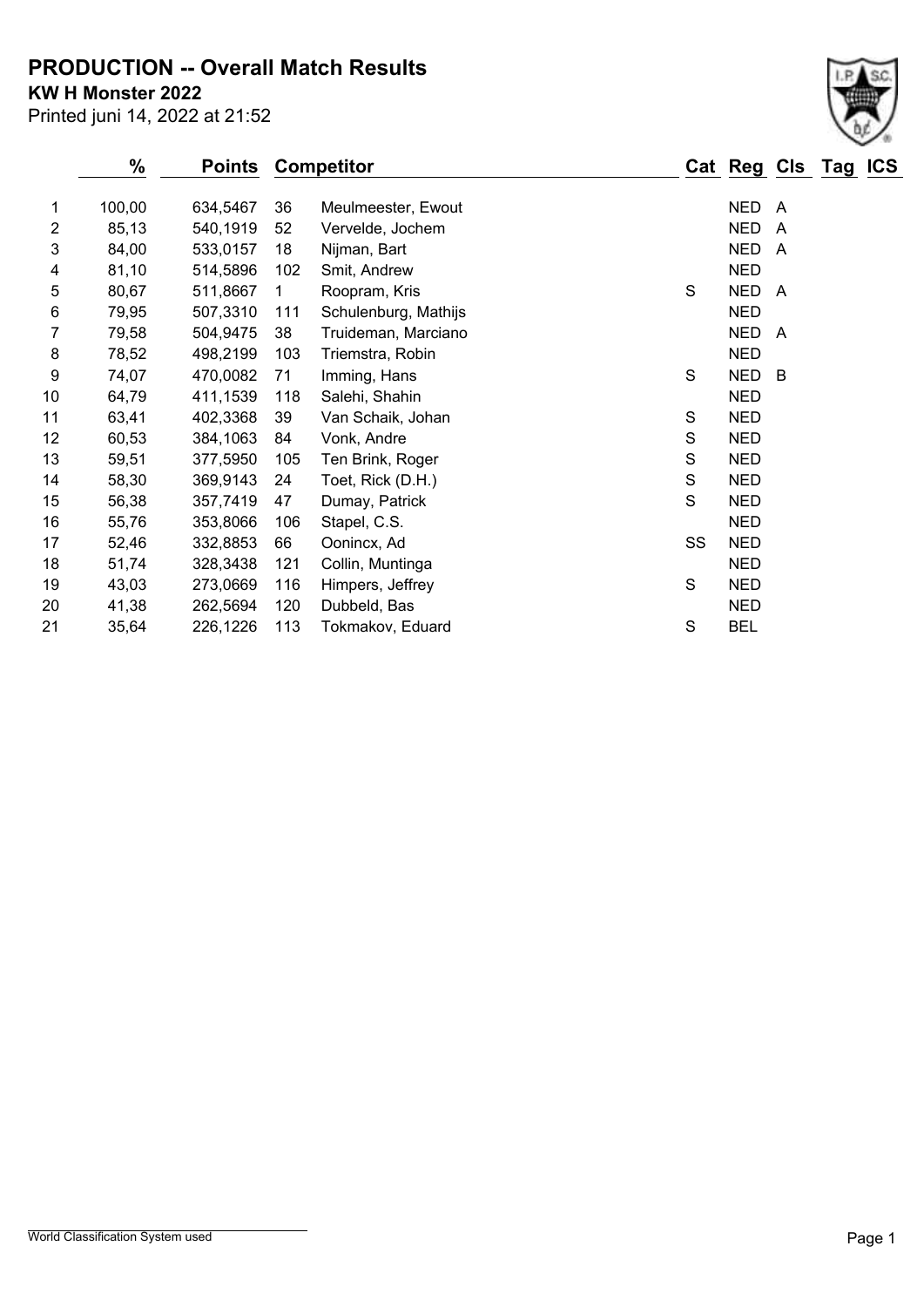## **PRODUCTION OPTICS -- Overall Match Results**

**KW H Monster 2022**

Printed juni 14, 2022 at 21:52

|    | $\%$   | <b>Points</b> |     | <b>Competitor</b>     |    | Cat Reg Cls Tag |     | <b>ICS</b> |
|----|--------|---------------|-----|-----------------------|----|-----------------|-----|------------|
| 1  | 100,00 | 632,5396      | 45  | De Kock, Jos          |    | NED A           |     |            |
| 2  | 99,42  | 628,8775      | 88  | Van Mullem, Thijs     |    | <b>NED</b>      |     |            |
| 3  | 92,37  | 584,2751      | 67  | Souhuwat, Marcel      |    | <b>NED</b>      | A   |            |
| 4  | 86,29  | 545,8266      | 92  | Van de kamp, Gijsbert |    | <b>NED</b>      | A   |            |
| 5  | 86,23  | 545,4685      | 27  | Wauben, Sjef          | S  | <b>NED</b>      | A   |            |
| 6  | 75,87  | 479,9219      | 19  | Van de water, Mischa  | S  | <b>NED</b>      |     |            |
| 7  | 73,42  | 464,4341      | 90  | Berkepeis, Jeroen     |    | <b>NED</b>      |     |            |
| 8  | 70,84  | 448,1019      | 87  | Vermeeren, Ben        |    | <b>NED</b>      | A   |            |
| 9  | 68,16  | 431,1505      | 75  | Fromberg, Willem      | S  | <b>NED</b>      | -B  |            |
| 10 | 65,97  | 417,2821      | 82  | Van der Pluim, Niels  |    | <b>NED</b>      | C   |            |
| 11 | 64,94  | 410,7614      | 22  | Backus, Harry         | S  | <b>NED</b>      | - B |            |
| 12 | 63,48  | 401,5199      | 101 | Mariani, Massimo      |    | <b>NED</b>      |     |            |
| 13 | 57,32  | 362,5701      | 85  | Johan, Jipat          | S  | <b>NED</b>      | - B |            |
| 14 | 56,08  | 354,7225      | 108 | Guray, Irfan          |    | <b>NED</b>      |     |            |
| 15 | 55,78  | 352,8195      | 50  | Koorn, Rinus          | S  | <b>NED</b>      | - B |            |
| 16 | 51,58  | 326,2872      | 35  | Peeman, Hans          | S  | <b>NED</b>      | - B |            |
| 17 | 49,27  | 311,6406      | 77  | Sheldon, Roy          | SS | <b>NED</b>      | C   |            |
| 18 | 45,61  | 288,5026      | 100 | De Coninck, Paul      | SS | <b>BEL</b>      |     |            |
| 19 | 44,88  | 283,8535      | 72  | Willems, Titus        |    | <b>NED</b>      |     |            |

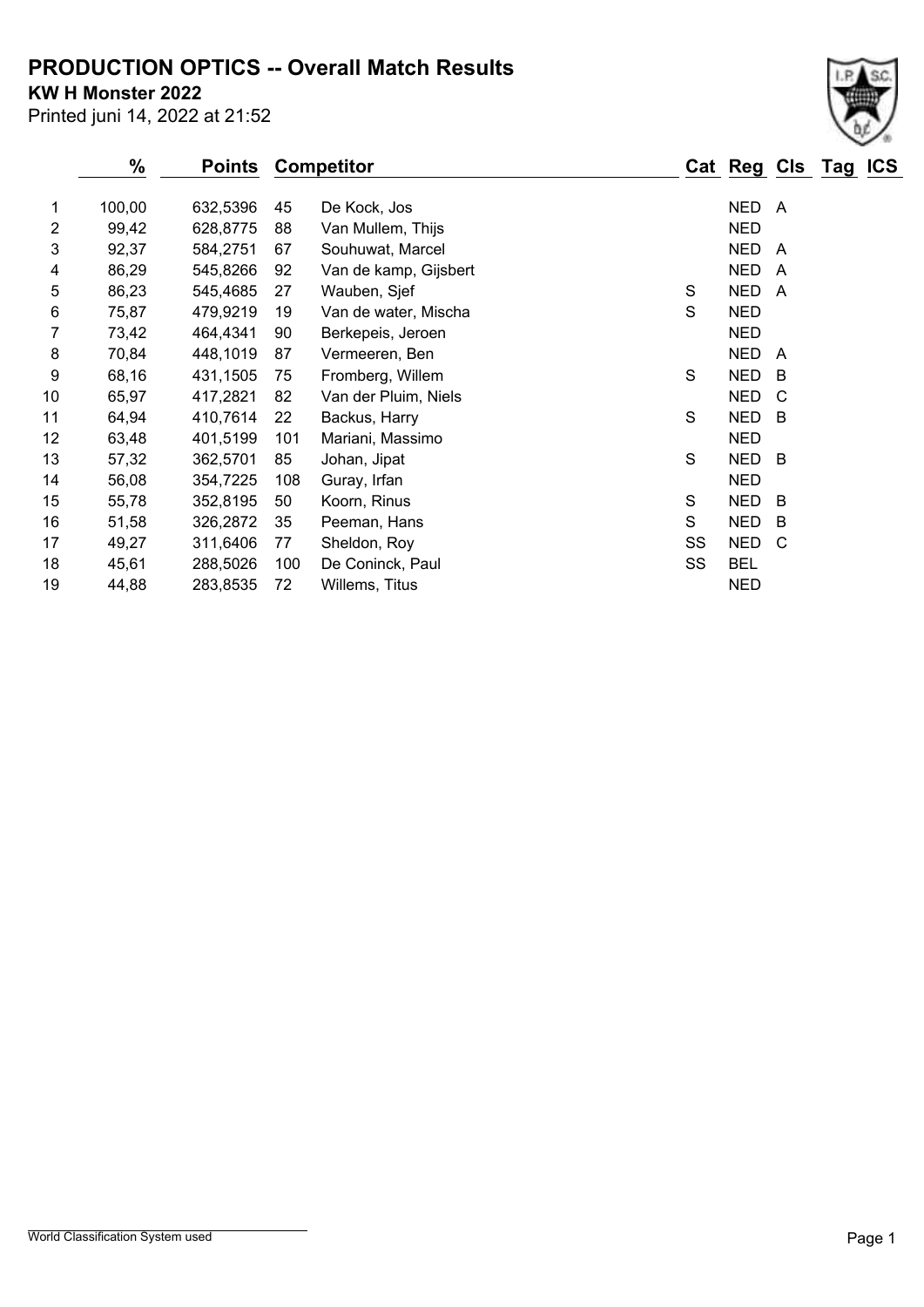**REVOLVER -- Overall Match Results**

**KW H Monster 2022**

Printed juni 14, 2022 at 21:52

## **% Points Competitor Cat Reg Cls Tag ICS** 1 100,00 509,6603 41 Van der Heijden, Luc SS NED 2 97,40 496,4238 3 Guichelaar, Kees S NED A

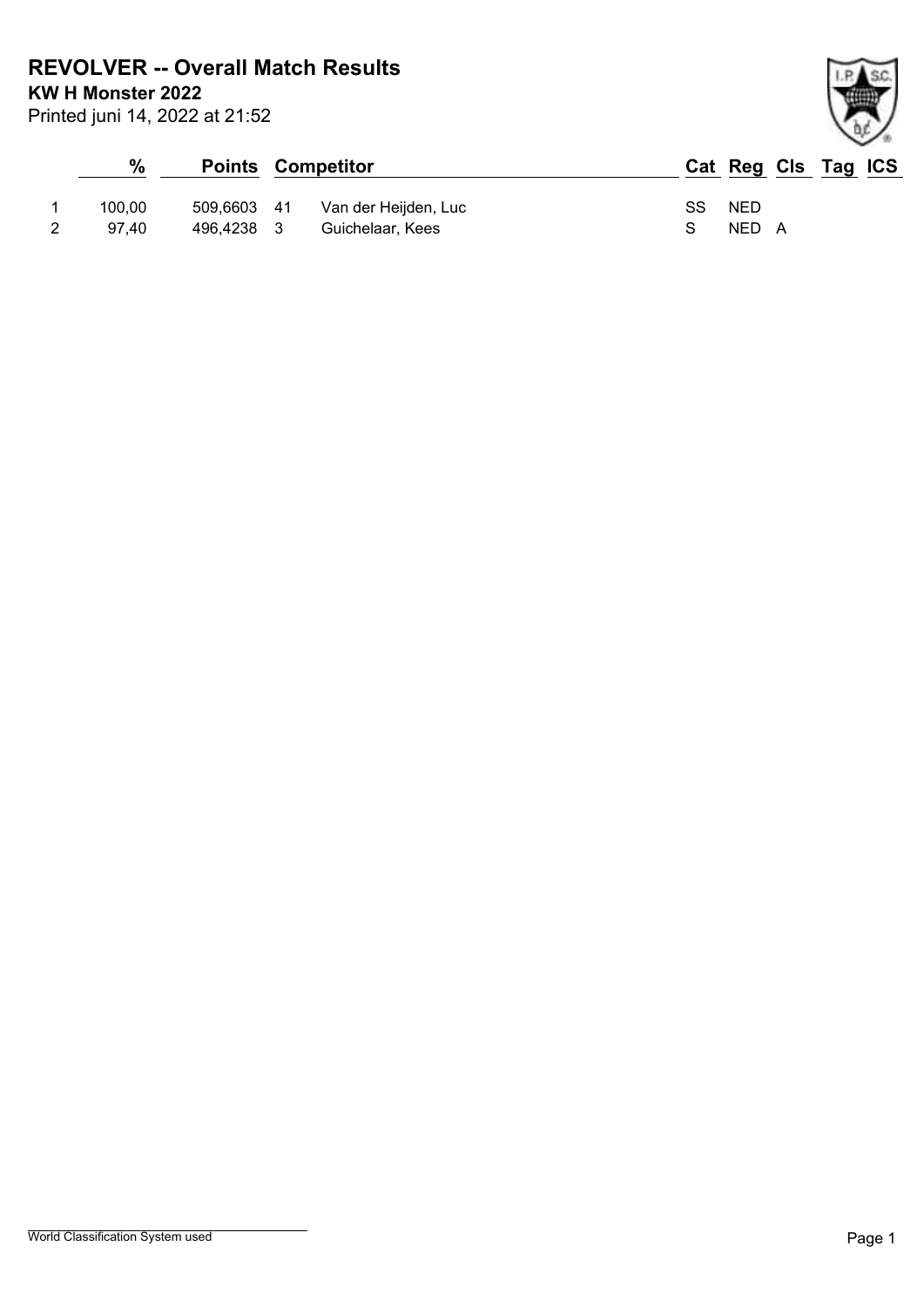**STANDARD -- Overall Match Results**

**KW H Monster 2022**

| Printed juni 14, 2022 at 21:52 |  |  |  |  |  |  |
|--------------------------------|--|--|--|--|--|--|
|--------------------------------|--|--|--|--|--|--|

|                | $\frac{0}{0}$ | <b>Points</b> |     | <b>Competitor</b>        |               | Cat Reg Cls Tag ICS |                |  |
|----------------|---------------|---------------|-----|--------------------------|---------------|---------------------|----------------|--|
| 1              | 100,00        | 580,8205      | 44  | Van Bergen, Philippe     |               | <b>BEL</b>          |                |  |
| $\overline{c}$ | 99,29         | 576,6880      | 74  | Blieck De, Blieck, Dylan |               | <b>NED</b>          | B              |  |
| 3              | 98,24         | 570,6056      | 89  | Duikersloot, Leon        | S             | <b>NED</b>          |                |  |
| 4              | 97,76         | 567,8010      | 81  | De Jong, Jelmer          |               | <b>NED</b>          |                |  |
| 5              | 96,97         | 563,2148      | 33  | Noord, van, Ruud         | SS            | <b>NED</b>          |                |  |
| 6              | 94,44         | 548,5022      | 40  | Van Leeuwen, Joost       |               | <b>NED</b>          | $\overline{A}$ |  |
| 7              | 92,13         | 535,0999      | 98  | Veenman, Tim             |               | <b>NED</b>          |                |  |
| 8              | 91,78         | 533,1026      | 112 | Verhoog, Justin          |               | <b>NED</b>          |                |  |
| 9              | 86,26         | 500,9987      | 31  | Wille, Mark              | ${\mathsf S}$ | <b>NED</b>          |                |  |
| 10             | 86,20         | 500,6864      | 65  | Spierenburg, Thomas      | S             | <b>NED</b>          | B              |  |
| 11             | 86,17         | 500,5004      | 94  | Van Oers, Stijn          |               | <b>BEL</b>          |                |  |
| 12             | 86,07         | 499,9407      | 114 | Loos, Bart               |               | <b>NED</b>          |                |  |
| 13             | 81,73         | 474,6819      | 96  | De Jong, Reinier         | $\mathsf S$   | <b>NED</b>          |                |  |
| 14             | 81,54         | 473,5907      | 61  | Hop, Robert              |               | <b>NED</b>          | B              |  |
| 15             | 80,33         | 466,5653      | 9   | Arnold, Chrit            | $\mathbf S$   | <b>NED</b>          |                |  |
| 16             | 75,27         | 437,1621      | 95  | Hake, Alex               |               | <b>NED</b>          |                |  |
| 17             | 74,78         | 434,3273      | 57  | Keijzer, Rudolf          | SS            | <b>NED</b>          | $\overline{B}$ |  |
| 18             | 73,36         | 426,1017      | 115 | Veerman, Tim             |               | <b>NED</b>          |                |  |
| 19             | 71,49         | 415,2167      | 86  | Westerbeke, Rik          |               | <b>NED</b>          |                |  |
| 20             | 71,43         | 414,8530      | 93  | Jetzer, Michel           |               | <b>NED</b>          | $\mathsf{C}$   |  |
| 21             | 70,26         | 408,0677      | 119 | Schreurs, Guido          |               | <b>NED</b>          |                |  |
| 22             | 63,44         | 368,4653      | 68  | Frissen, Alexander       | $\mathsf S$   | <b>NED</b>          |                |  |
| 23             | 62,51         | 363,0971      | 117 | Saldic, Jasmin           |               | <b>NED</b>          |                |  |
| 24             | 61,58         | 357,6822      | 64  | Luijs, Richard           |               | <b>NED</b>          |                |  |
| 25             | 58,94         | 342,3219      | 10  | Roeland, Piet            | SS            | <b>NED</b>          | $\mathbf C$    |  |
| 26             | 57,90         | 336,2699      | 91  | Compas, Astrid           | L             | <b>NED</b>          |                |  |
| 27             | 56,96         | 330,8422      | 109 | Le, Quoc                 | $\mathbf S$   | <b>NED</b>          |                |  |
| 28             | 55,99         | 325,2215      | 76  | De Jong, Peter           | S             | <b>NED</b>          |                |  |
| 29             | 52,47         | 304,7764      | 70  | Zwiers, Gerard           | SS            | <b>NED</b>          | $\mathsf{C}$   |  |
| 30             | 37,36         | 216,9970      | 83  | Sinan, Ali               | $\mathbf S$   | <b>NED</b>          |                |  |
| 31             | 37,31         | 216,6902      | 42  | Kremer, Jules            | S             | <b>NED</b>          |                |  |
|                |               |               |     |                          |               |                     |                |  |